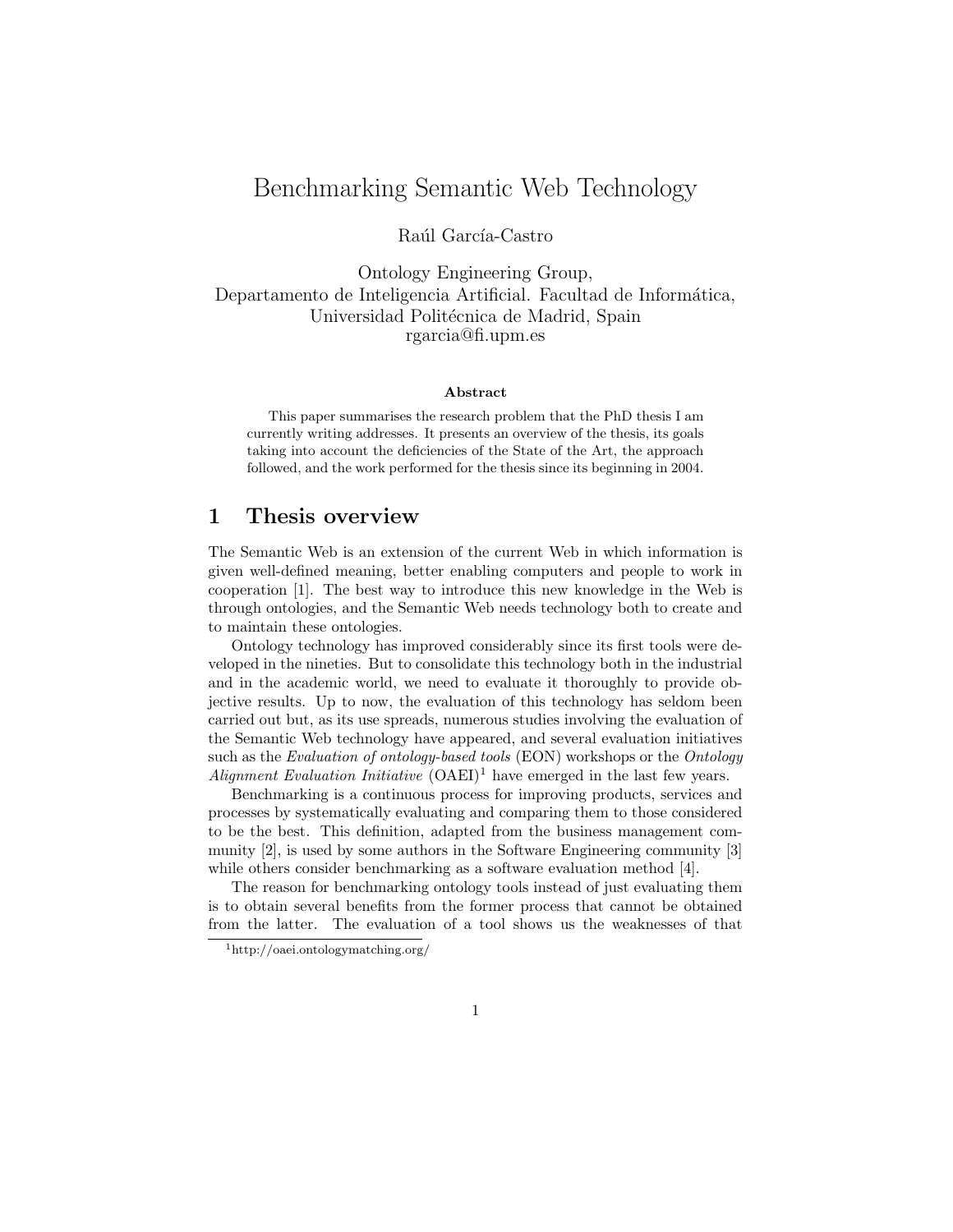tool or its compliance to quality requirements. If several tools are involved in the evaluation, we also obtain a comparative analysis of these tools and recommendations for users of these tools. When benchmarking several tools, besides all the benefits commented, we obtain a continuous improvement of the tools, recommendations for developers on the practices used when developing these tools and, from these practices, those that can be considered best practices.

On the other hand, to be able to facilitate and automate both the evaluation and the benchmarking tasks and to reach consensus in the field of ontology technology evaluation, it is necessary that both the research community and the industrial world have benchmark suites. Nowadays these benchmark suites are scarce and not general nor consensuated enough to be applied to a broad range of tools.

# 2 Thesis goals

The study of the State of the Art performed by the author [5] shows the following deficiencies when benchmarking the Semantic Web technology:

- The Semantic Web technology has not been evaluated either enough or objectively.
- No methodology exists for benchmarking the Semantic Web technology, though a methodology is necessary for extracting the best practices used when developing this technology, and for obtaining a continuous improvement.
- There are neither general sets of benchmark suites nor specific software for evaluating and benchmarking the Semantic Web technology.

The methodological goals of the doctoral thesis are the following:

- To develop a benchmarking methodology for the Semantic Web technology. This methodology will specify the tasks to be performed in the benchmarking process.
- To identify the techniques for performing each of the tasks of the proposed methodology.

The technological goals of the doctoral thesis are the following:

- To develop different benchmark suites for evaluating ontology development tools taking into account their performance, scalability, interoperability, etc.
- To develop tools for providing technological support to the different tasks of the benchmarking methodology.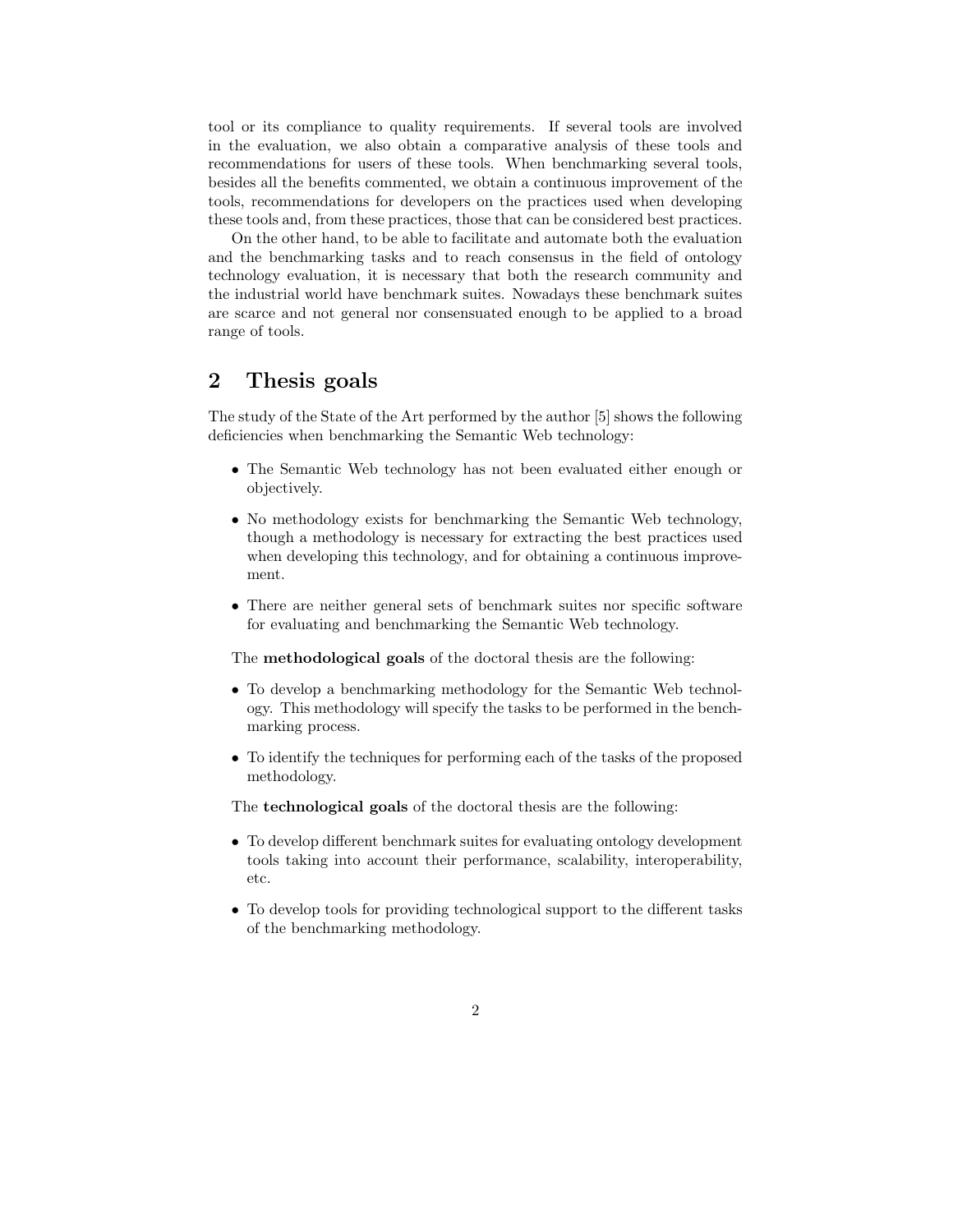## 3 Approach proposed

According to the thesis goals mentioned above, the tasks to perform in the thesis are the following:

- 1. To investigate the State of the Art in the subjects previously mentioned. This State of the Art includes an analysis of the existing definitions and methodologies for benchmarking, experimentation in Software Engineering, and Software Measurement. It also includes an analysis of the current Semantic Web technology evaluation initiatives.
- 2. To develop a first version of a benchmarking methodology for the Semantic Web technology from the analysis of the existing methodologies within the areas of benchmarking, of experimentation in Software Engineering, and of Software Measurement.
- 3. To develop benchmark suites and tools for evaluating the performance and scalability of ontology development tools. The benchmark suites and tools for evaluating the performance and scalability of ontology development tools will be defined in a generic way, so they can be used in several tools.
- 4. To validate the benchmarking methodology, the benchmark suites and the tools performing a benchmarking of the performance and the scalability of ontology development tools.
- 5. To develop benchmark suites and tools for evaluating the interoperability of ontology development tools. The benchmark suites and tools for evaluating the interoperability of ontology development tools will be defined in a generic way, so they can be used in several tools.
- 6. To validate the benchmarking methodology, the benchmark suites and the tools performing a benchmarking of the interoperability of ontology development tools.
- 7. To improve the benchmark suites and the tools developed in the previous tasks through the lessons learnt in the benchmarking activities.
- 8. To propose a final version of the benchmarking methodology for the Semantic Web technology through the lessons learnt in the benchmarking activities performed through the thesis.

## 4 Work performed

Most of the work performed in this thesis is being developed in the context of the Knowledge Web European Network of Excellence<sup>2</sup>. In Knowledge Web,

<sup>2</sup>http://knowledgeweb.semanticweb.org/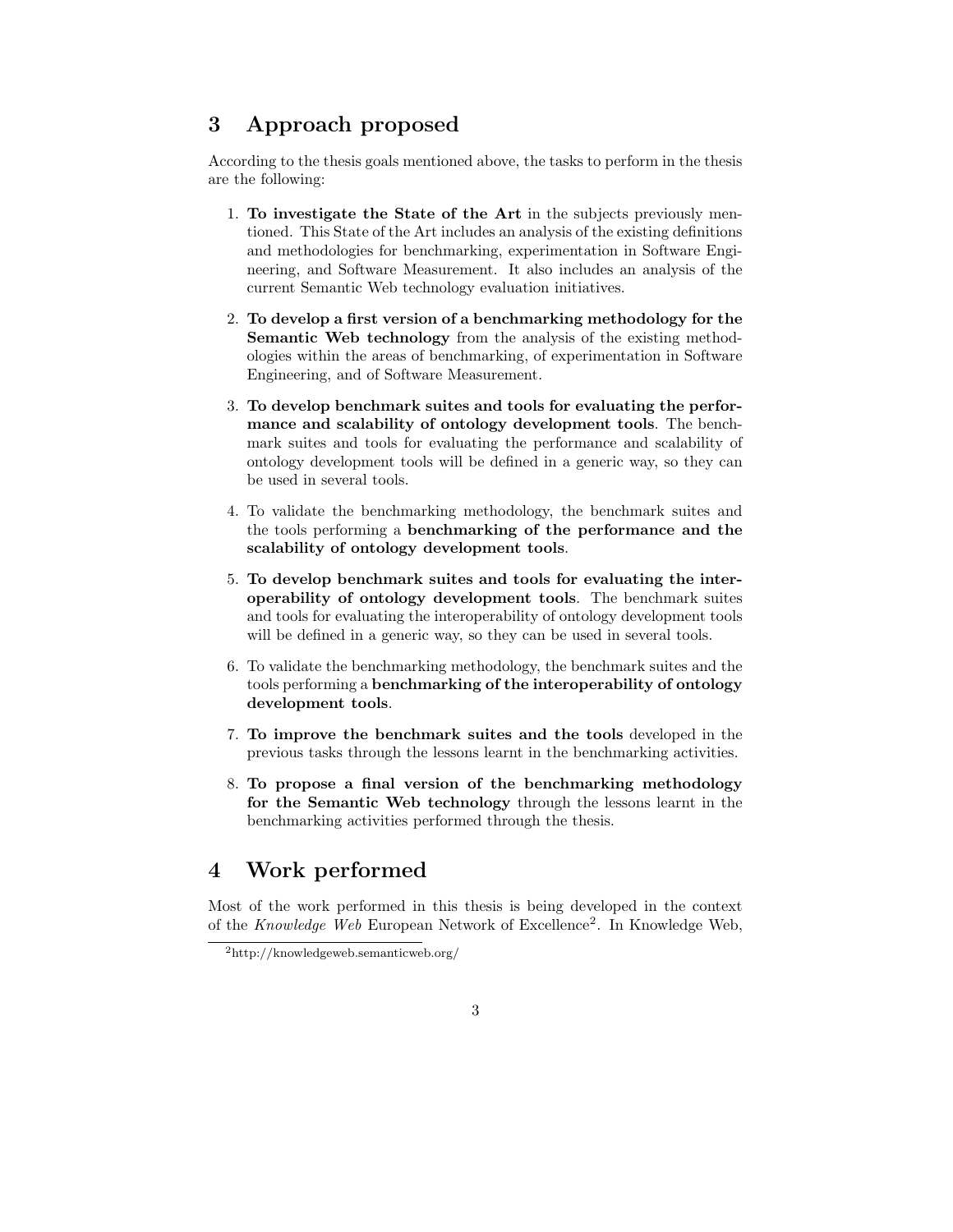benchmarking activities play a key role, being present both in the industrial and in the research fields.

The benchmarking of the performance and scalability of WebODE is being carried out in the CICYT project: Infraestructura tecnológica de servicios semánticos para la web semántica, with the goals of stating its precise performance and boosting the transference of the tool to industry.

From the tasks to perform in the thesis, which have been mentioned above, the following have already been performed or are in good progress:

- The State of the Art has been performed and is a chapter of the deliverable D2.1.1 of the Knowledge Web Network of Excellence [5].
- The benchmarking methodology has also been developed. It is described in the Knowledge Web deliverable D2.1.4 [6] and is being used in some benchmarking activities of Knowledge Web.
- $\bullet$  In the context of the project *Infraestructura tecnológica de servicios* semánticos para la web semántica, a benchmark suite has been defined to evaluate the performance and scalability of WebODE. Also, different tools such as an ontology workload generator and an statistical data analyser for the evaluation results have been developed. With these benchmark suites and tools, WebODE has been evaluated and its actual performance and scalability have been determined. With the results of these tasks, several international papers have been published [7, 8].
- The benchmarking of the interoperability of ontology development tools using RDF(S) as interchange language is currently taking place<sup>3</sup>. Benchmark suites have been defined for evaluating the import and export from/to RDF(S) and the tools interoperability [9]. The author has organised the international benchmarking activity where different organisations participate with the most relevant ontology development tools. With the results of these tasks, several international papers have been published [10, 11].
- Also in Knowledge Web, benchmarking the interoperability of ontology development tools using OWL as interchange language has started<sup>4</sup>. The benchmark suites have been defined for evaluating the import and export from/to OWL and the interoperability of the tools.

#### 5 Acknowledgments

This work has been supported by a FPI grant from the Spanish Ministry of Education (BES-2005-8024), by the IST project Knowledge Web (IST-2004- 507482) and by the CICYT project Infraestructura tecnológica de servicios semánticos para la web semántica (TIN2004-02660).

<sup>3</sup>http://knowledgeweb.semanticweb.org/benchmarking interoperability/

<sup>4</sup>http://knowledgeweb.semanticweb.org/benchmarking interoperability/owl/